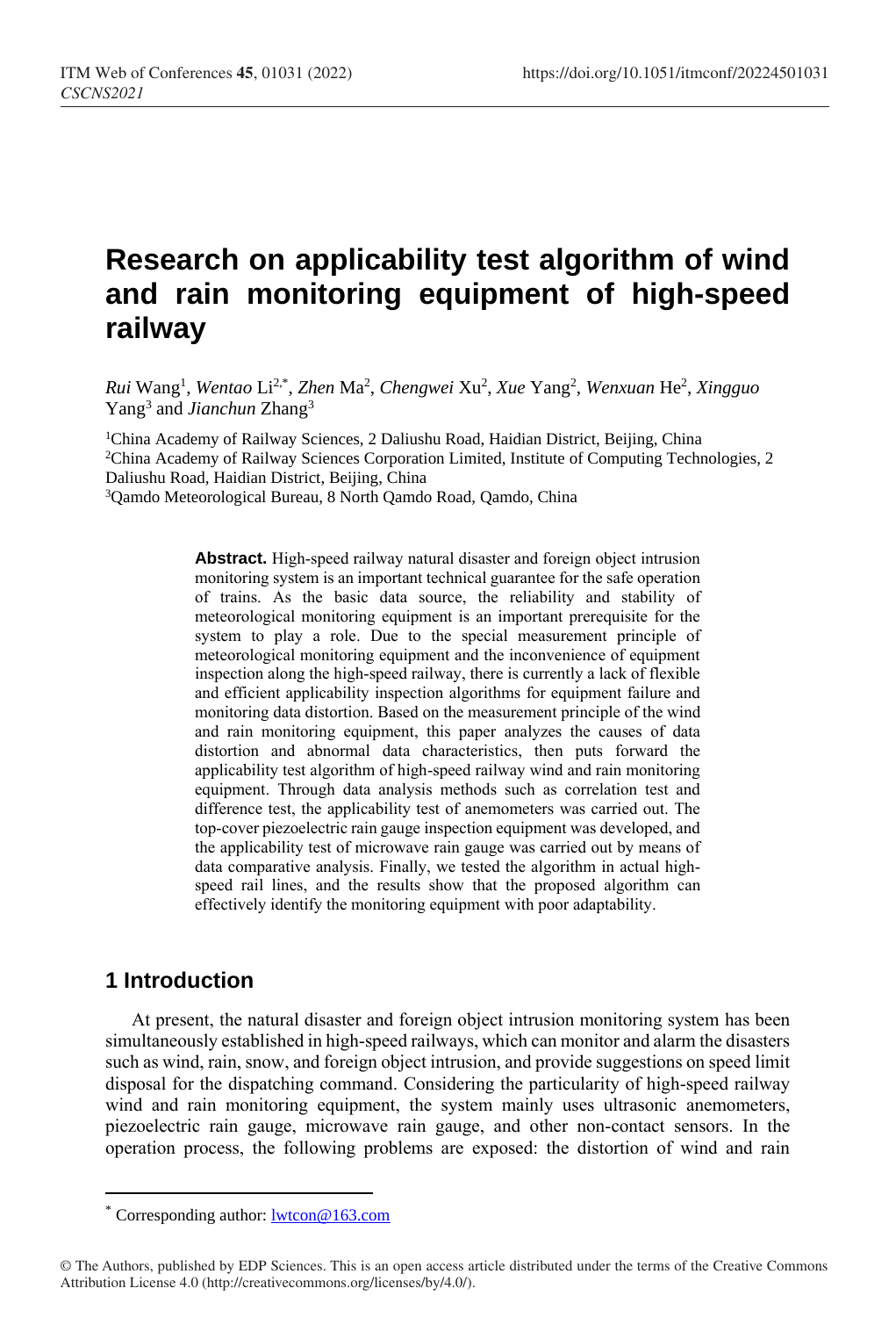monitoring data, the lack of maintenance technology, and the high cost of the applicability test through the laboratory. Based on the measurement principle of high-speed railway wind and rain monitoring equipment, this paper analyzes the causes of data distortion and abnormal data characteristics. At the same time, we put forward the applicability test algorithm of wind and rain monitoring equipment. Through data analysis methods such as correlation test and difference test, the applicability test of anemometers was carried out. The top-cover piezoelectric rain gauge inspection equipment was developed, and the applicability test of microwave rain gauge was carried out by means of data comparative analysis. The proposed method can quickly screen the equipment with poor applicability, which avoids the low efficiency, long period, and high cost of dismantling all the equipment for inspection.

### **2 Research status of applicability testing algorithm of wind and rain monitoring equipment**

The JR East Japan disaster prevention system uses anemometers of propeller type and rain gauges of tipping bucket type to monitor the wind and rain data along the line. They use the inspection technology of the meteorological equipment to ensure the quantity. German highspeed railway adopts LUFFT ultrasonic anemometers, and the applicability test of equipment adopts comparison technology in the natural environment.

Zhao et al. [1] proposed an outlier wind speed detection method based on a neural network model. Yong Tang et al. [2] designed a low-cost portable miniature low-speed wind tunnel for the WXT520 ultrasonic anemometers. Shiru Deng et al. [3] compared the monitoring data of a conventional anemometer with a CSAT3 3-d ultrasonic anemometer and verified the accuracy of monitoring data and equipment reliability. Wind cup anemometer is widely used in the domestic meteorological field to measure wind speed. Through the wind tunnel simulation of different strengths of the standard wind speed, the anemometer applicability test is achieved. Salmi et al. [4] conducted the applicability test by analyzing the measurement differences of the piezoelectric rain gauge, tipping bucket rain gauge, and weighing rain gauge under different rainfall grades. Yaqun Li et al. [5] proposed an accuracy and reliability test method of non-contact rain gauge by analyzing the integrity, consistency, and failure rate of experimental data in an artificial rainfall environment with an orthogonal test method.

Aiming at ultrasonic anemometer widely used in high-speed railways, a lightweight applicability detection method based on data analysis is proposed. For the piezoelectric rain gauge and microwave rain gauge, we developed piezoelectric rain gauge verification equipment. At the same time, a microwave rain gauge applicability test method based on a data comparative analysis is proposed.

### **3 Applicability test algorithm for wind and rain monitoring equipment of high-speed railway**

#### **3.1 Anemometer**

On account of wind's local characteristics and the correlation and comparability of two anemometers' monitoring data, two data analysis methods of correlation and difference are combined to verify ultrasonic anemometer.

The algorithm flow of the anemometer applicability test is shown in Fig. 1. The wind speed data of the two anemometers in the last 4 hours were extracted to calculate the minute average wind speed data. The correlation and difference analysis and test were conducted for the minute average wind speed data of the two anemometers.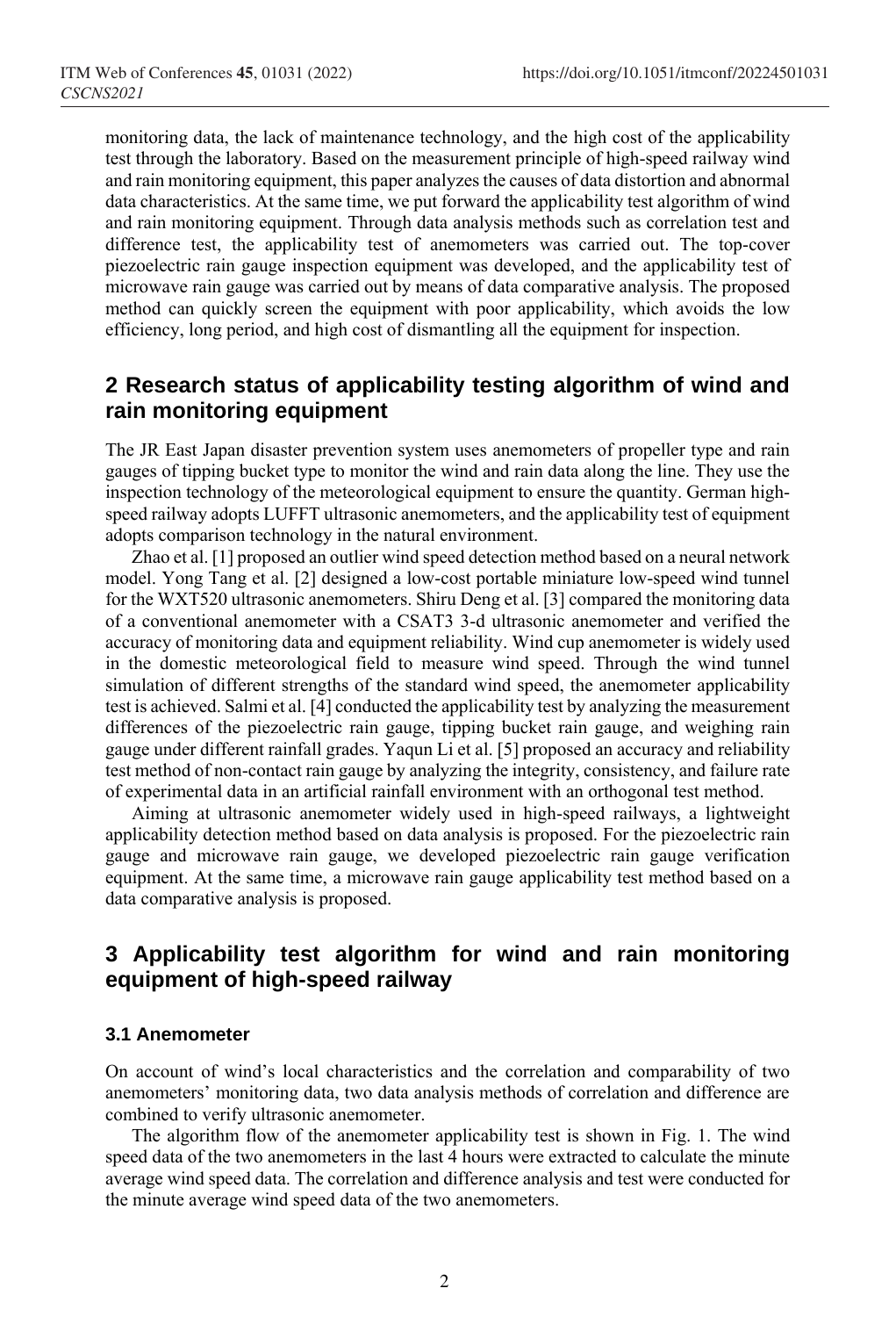

**Fig. 1.** Flow chart of anemometer adaptability test algorithm.

When the correlation test p-value is lower than 0.05, the correlation coefficient is higher than 0.5 and the different test p-value is higher than 0.05, the measurement data of the two anemometers are accurate. Otherwise, one or two devices with inaccurate measurement data exist at the monitoring point.

#### *3.1.1 Correlation analysis and test*

(1) Correlation analysis.

The correlation coefficient is a statistical indicator reflecting the closeness between variables. The value ranges from -1 to 1. '1' indicates that the two variables are completely positively correlated, '-1' indicates that the two variables are completely negatively correlated, and '0' means that the two variables are not correlated.

The calculation formula of the correlation coefficient is as follows:

$$
r_{xy} = S_{xy}/S_xS_y \tag{1}
$$

where  $r_{xy}$  represents the sample correlation coefficient, and  $S_{xy}$  represents the sample covariance.  $S_x$  represents the sample standard deviation of the anemometer x, and  $S_y$ represents the sample standard deviation of the anemometer y.

If the correlation coefficient is close to 0, it can be judged that there is an anemometer with poor applicability at the monitoring point.

(2) Correlation test.

Assume n pairs of wind data  $(x_1, y_1)$ ,  $(x_2, y_2)$ ,...,  $(x_n, y_n)$ , if  $\forall j > i$ ,  $i, j = 1, 2, ..., n$ ,  $(x_j - x_i) \times$  $(y_i - y_i) > 0$ , so  $(x_i, y_i)$  and  $(x_i, y_i)$  are identical, or they change in the same direction. Otherwise, the number pairs are uncoordinated.

All the possible data logarithms have  $n(n-1)/2$  pairs. We use  $N_c$  to represent the number of pairs in the same direction,  $N_d$  to represent the number of pairs in the opposite direction, so  $N_c + N_d = n(n-1)/2$ .

The correlation coefficient statistics is as follows, which is defined by the average difference between  $N_c$  and  $N_d$ :

$$
\tau = (N_c - N_d)/[n(n-1)/2] = 2S/[n(n-1)/2]
$$
\n(2)

where  $S = N_c - N_d$ ,  $-1 \leq \tau \leq 1$ .

• If all the pairs are consistent, then  $N_c = n(n-1)/2$ ,  $N_d = 0$ ,  $\tau = 1$ , indicating the data of two anemometers is positively correlated.

• If all the pairs are opposite, then  $N_c = 0$ ,  $N_c = n(n-1)/2$ ,  $N_d = 0$ ,  $\tau = -1$ , indicating the data of two anemometers is negatively correlated.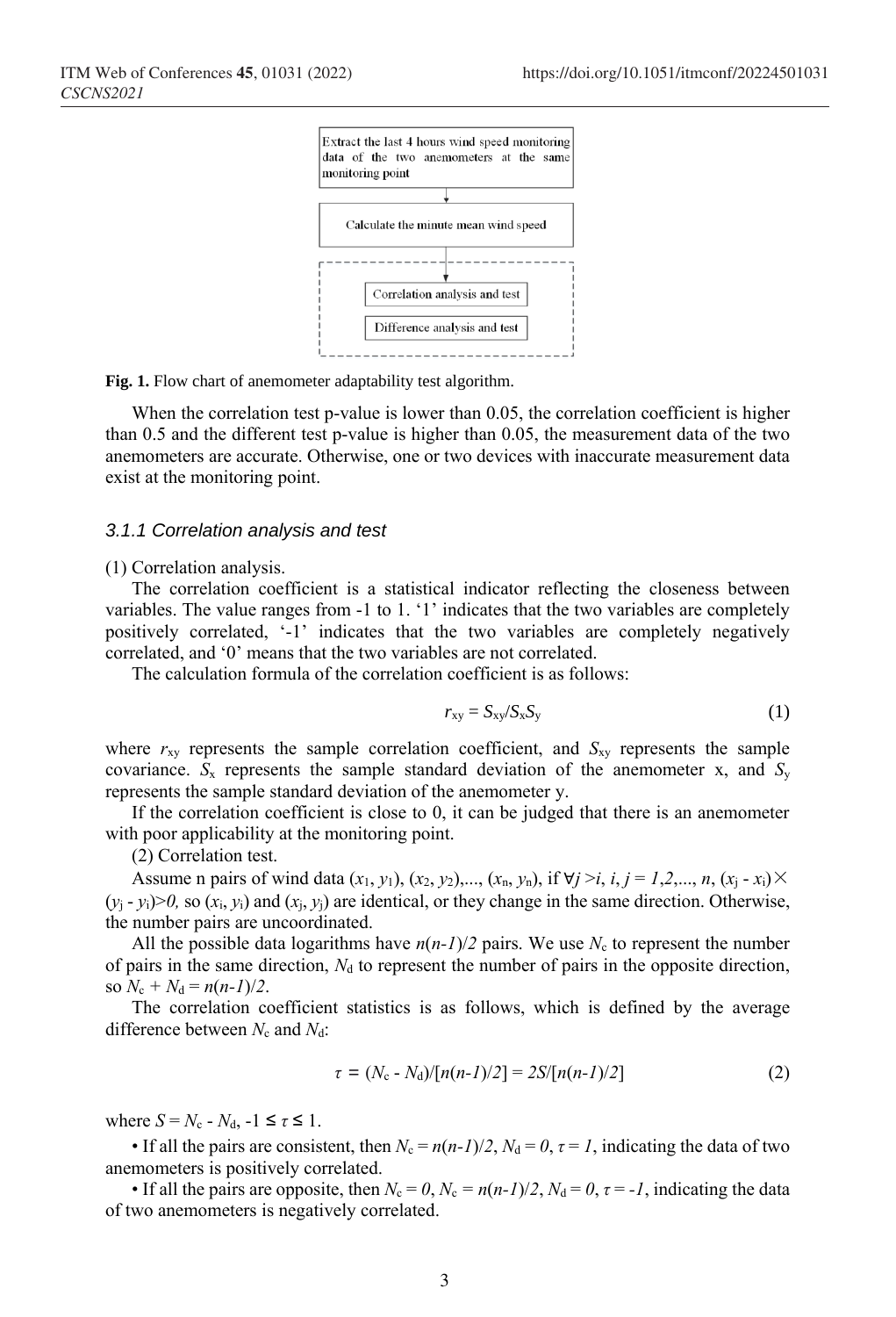$\cdot \tau = 0$  denotes a similar number of the same or opposite direction in the data, with no apparent trend.

Assume that  $x_i$  has been arranged from small to large, so the synergy problem is transformed into the rank change problem of *y*i.

$$
p_i = \sum_{j>i} I_{(dj > di)}, \, i = 1, 2, ..., n \tag{3}
$$

$$
q_i = \sum_{j>i} I_{(d_j < d_i)}, \, i = 1, 2, \dots, n \tag{4}
$$

We make  $P = \sum_{i=1}^{n} p_i$ ,  $Q = \sum_{i=1}^{n} q_i$ , then the estimate of  $\tau$  statistic is:

$$
K = (P-Q)/[n(n-1)/2]
$$
 (5)

Then for the correlation test problem:

*H*0: Sequence *X* has no correlation with sequence *Y*.

*H*1: Sequence *X* has a correlation with sequence *Y*.

When  $k \ge C_\alpha$ ,  $H_0$  is rejected, and when  $k < C_\alpha$ ,  $H_0$  is accepted. The critical value  $C_\alpha$ satisfies  $p(k \ge C_{\alpha}) = \alpha$ .

#### *3.1.2 Difference analysis and test*

The algorithm uses the Wilcoxon sign rank test method to check whether there is poor applicability equipment between two anemometers at the same monitoring point. The basic idea is as follows:

• Subtract the values of the corresponding positions of the samples in group 1 from the values of the samples in group 2. If the difference is positive, it is marked as a positive sign, and if it is negative, it is marked as a negative sign.

• The absolute value of the difference was sorted in ascending order, and the rank of the variable was calculated. The sum of the positive rank  $W_+$  and the sum of the negative rank *W*- were respectively calculated.

• The original hypothesis  $H_0$  is that there is no significant difference in the distribution of the monitoring data of the two anemometers. When the null hypothesis is true,  $W_+$  and  $W_+$  are not very different. However, when  $W_+$  and  $W_+$  differ greatly, the truth of the null hypothesis should be doubted.

• Calculate the test statistic  $W = min(W_+, W_+)$ . According to the *W* value, the distribution table of the Wilcoxon sign rank test is used to obtain the p-value under the null hypothesis.

The p-value is the probability of the sample observation or more extreme result if the null hypothesis is true.

If the p-value is very small, it indicates that the probability of this happening is very small and the null hypothesis can be rejected. The smaller the p-value is, the more sufficient the reason for rejecting the null hypothesis is.

#### **3.2 Rain gauges**

In our research work, three abnormal data types of rain gauges caused by equipment failure were found, which were abnormal data loss, equipment disconnection, and data jump over the range. The flow chart of the rain gauges applicability test is shown in Fig. 2.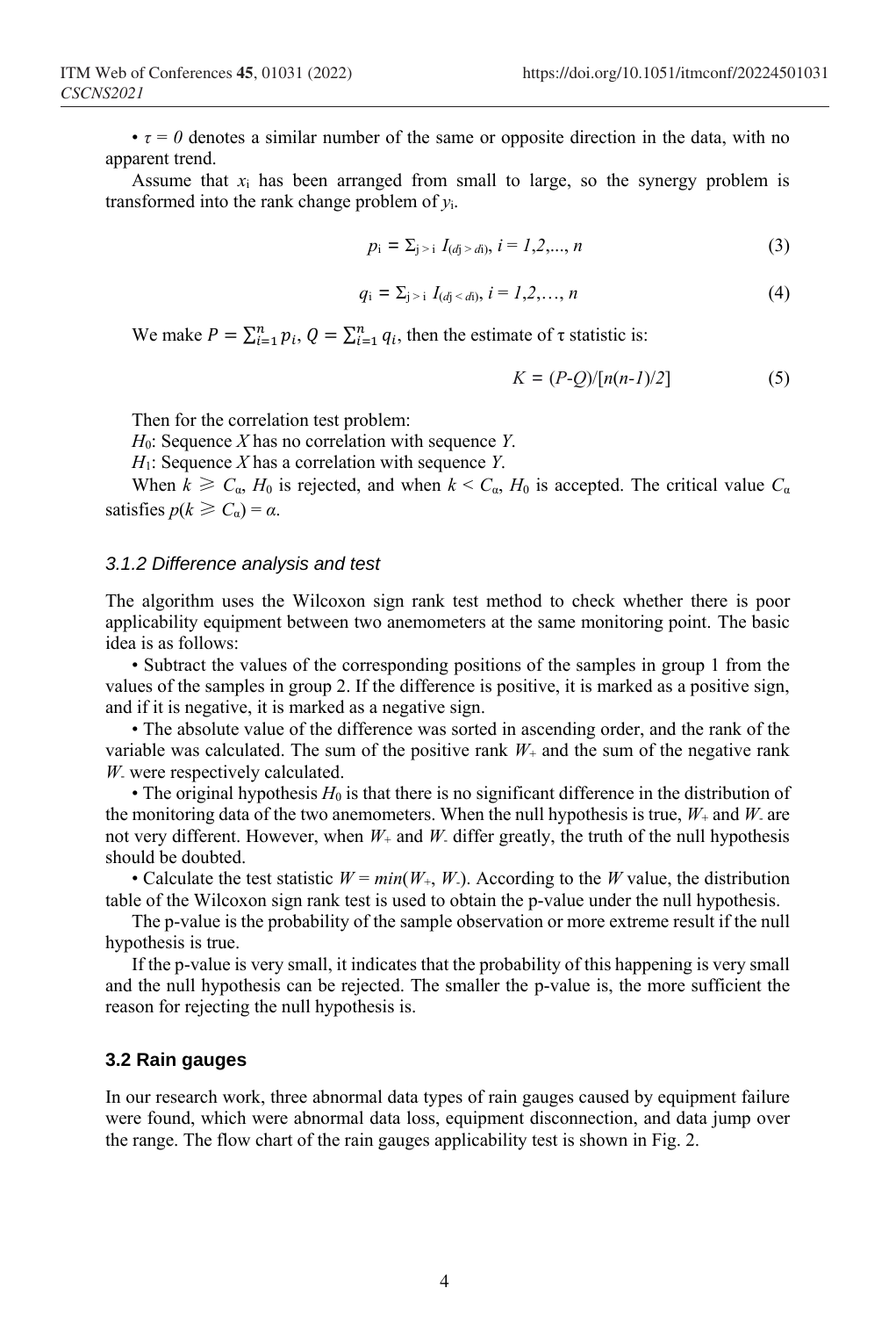

**Fig. 2.** Flow chart of the rain gauges applicability test algorithm.

Due to the rain gauge uploading rainfall data once 1 minute, the abnormal missing test is proposed by detecting whether the time of uploading data is continuous. When the equipment is disconnected, the system writes the self-defined disconnected code into the rain data. Loss detection is carried out by detecting whether loss codes appear in rainfall data. By detecting whether the rainfall difference of adjacent 2 minutes is greater than the normal jump threshold, the jump detection that is larger than the range is carried out.

#### *3.2.1 The piezoelectric rain gauge*

The top-cover piezoelectric rain gauge inspection equipment uses the electromagnetic actuator to generate the impact force at the inductive position of the rain sensor to simulate the impact of raindrops. The electromagnetic coil is controlled by an electrical pulse to produce a sequence of one strike per second. All the electronics are on top of the tester. The middle part is a zero air chamber, in which the electromagnetic coil is located. The bottom is used to mount and secure the tester above the sensor while sealing the tester to prevent wind from entering the zero air chamber. The device can set the intensity of the attack, the working time, and the working cycle.

The output voltage data of the piezo-type rain gauge under test should be 95%~105% of the rated output voltage when simulated rainfall by the upper cover rainfall verification equipment. Each rain gauge should be checked 3 times.

In the three tests, if the output voltage is 95%~105% of the rated output voltage, pass the test.

#### *3.2.2 Microwave rain gauge*

A tip bucket rain gauge is installed near the monitoring point to verify the applicability by analyzing and comparing the data of microwave and tip bucket rain gauge.

After natural rainfall, the data error between the microwave and the tip bucket rain gauge should not be greater than 0.5 mm (when the rainfall is  $\leq 10$  mm) and 8% (when the rainfall  $is >10$  mm).

### **4 Experiments**

#### **4.1 Actual high-speed railway test of the anemometer**

46 wind monitoring points of a certain line were selected, and the continuous wind speed data of 2 anemometers were collected on the same monitoring points successively.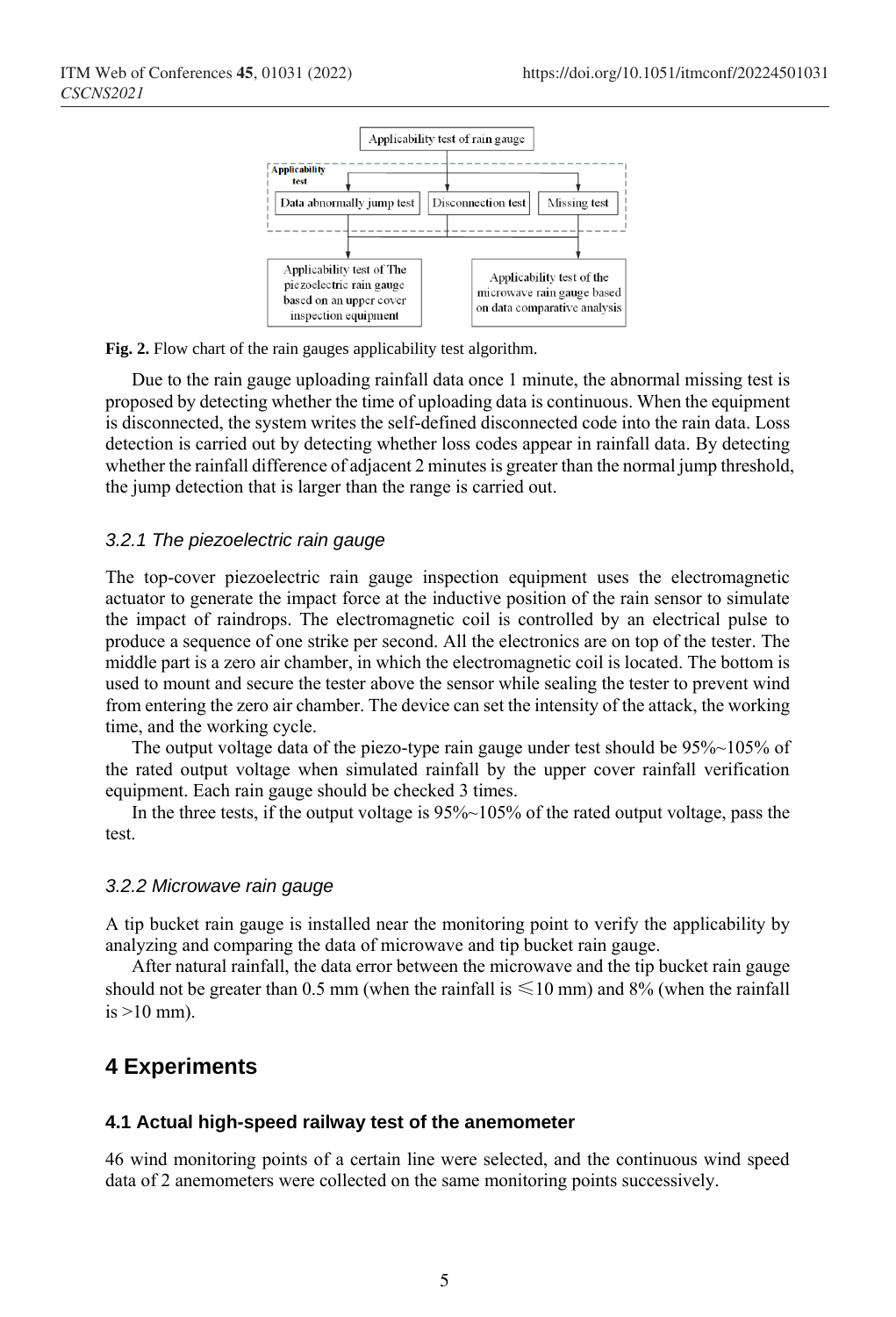The inspection results are shown in Table 1, where the numbers in bold denote abnormal indicators.

| Monitoring<br>point | <b>Correlation coefficient</b> | <b>Correlation test</b><br>p-value | <b>Difference</b><br>test p-value | <b>Test results</b> |  |  |  |  |
|---------------------|--------------------------------|------------------------------------|-----------------------------------|---------------------|--|--|--|--|
|                     | 0.879                          | 0.000                              | 0.547                             | normal              |  |  |  |  |
|                     | 0.730                          | 0.000                              | 0.927                             | normal              |  |  |  |  |
|                     | 0.006                          | 0.267                              | 0.038                             | abnormal            |  |  |  |  |
|                     | 0.839                          | 0.000                              | 0.000                             | abnormal            |  |  |  |  |
|                     | 0.911                          | 0.000                              | 0.000                             | abnormal            |  |  |  |  |
| .                   |                                |                                    |                                   |                     |  |  |  |  |
| 46                  | 0.849                          | 0.000                              | 0.057                             | normal              |  |  |  |  |

**Table 1.** Applicability test results of actual high-speed railway.

The wind tunnel test results are consistent with the results of the proposed algorithm, indicating that the proposed algorithm can effectively detect the monitoring points with poor applicability.

### **4.2 Piezoelectric rain gauges applicability test**

Mount the verification device vertically to the top of the rain sensor so that the bottom touches the sensor surface. The verification results show that the output voltage of the two piezoelectric rain gauges is in the normal range.

| Monitoring<br>point | Standard<br>Values $(mV)$ | Test<br>Values (mV) | Standard<br>deviation | Error    | Test results |
|---------------------|---------------------------|---------------------|-----------------------|----------|--------------|
|                     | 2750                      | 2771                | 98                    | 0.76%    | normal       |
|                     | 2750                      | 2835                | 58                    | 3.09%    | normal       |
|                     | 2750                      | 2725                | 53                    | $-0.91%$ | normal       |

**Table 3.** Adaptability test results of rain gauges.

### **4.3 Microware rain gauges applicability test**

During the test, a total of 11 rainfall fields were collected, and the data records of 2 rain gauges under each rainfall condition are shown in Fig. 3.



**Fig. 3.** Applicability test of the microwave rain gauge.

In the comparison test between the two rain gauges, 6 rain cases with less than 10mm, in which the maximum deviation is -1.8mm. 5 rain cases with more than 10mm, and the